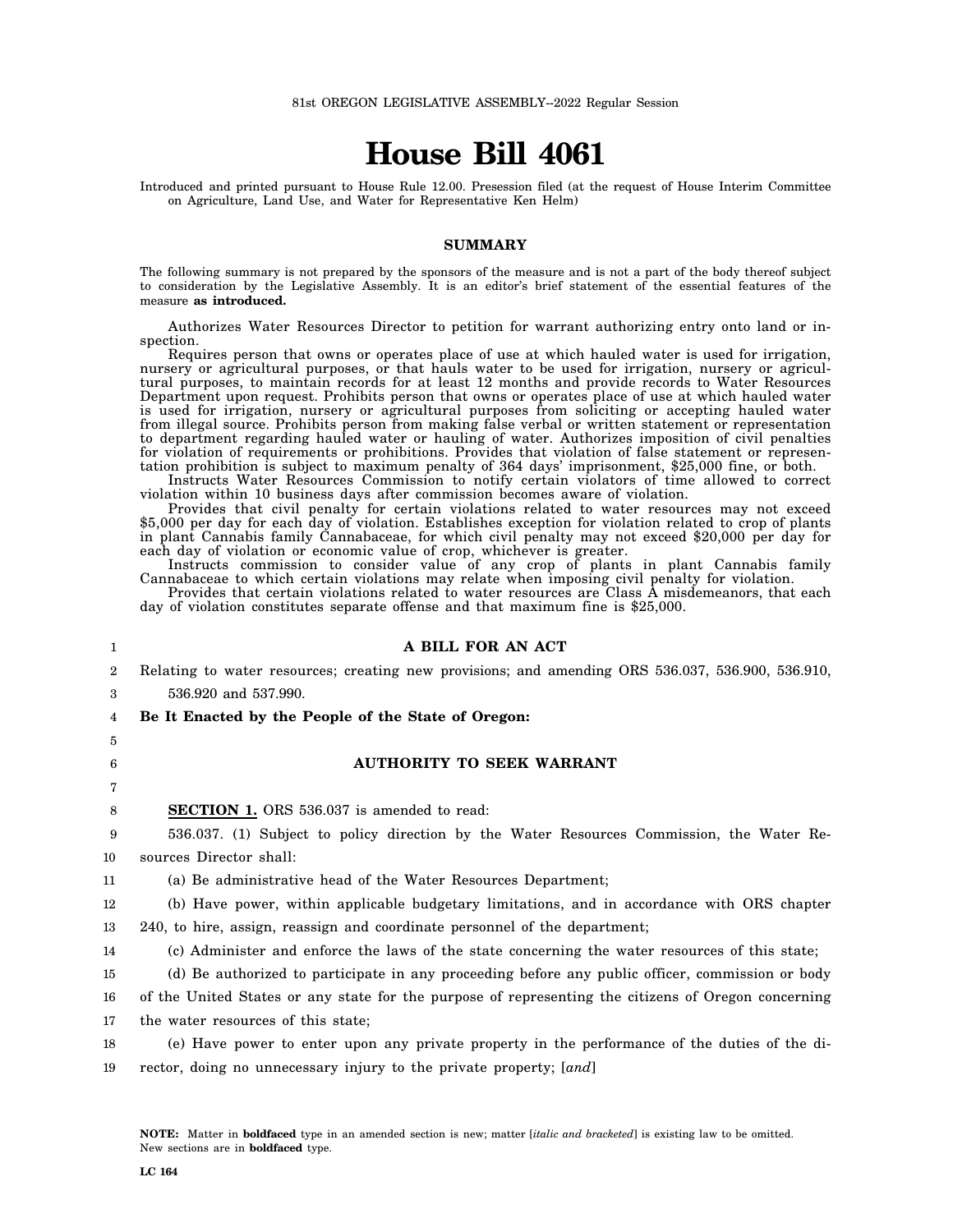## HB 4061

| 1                | (f) Have power to petition the circuit court of this state having jurisdiction over land for                      |
|------------------|-------------------------------------------------------------------------------------------------------------------|
| $\boldsymbol{2}$ | a warrant authorizing the director to enter onto the land or conduct an inspection, as nec-                       |
| 3                | essary to carry out the duties of the director; and                                                               |
| 4                | $[(f)]$ (g) Coordinate any activities of the department related to a watershed enhancement project                |
| 5                | approved by the Oregon Watershed Enhancement Board under ORS 541.932 with activities of other                     |
| 6                | cooperating state and federal agencies participating in the project.                                              |
| 7                | (2) In addition to duties otherwise required by law, the director shall prescribe internal policies               |
| 8                | and procedures for the government of the department, the conduct of its employees, the assignment                 |
| 9                | and performance of its business and the custody, use and preservation of its records, papers and                  |
| 10               | property in a manner consistent with applicable law.                                                              |
| 11               | (3) The director may delegate to any employee of the department the exercise or discharge in                      |
| $12\,$           | the director's name of any power, duty or function of whatever character, vested in or imposed by                 |
| 13               | law upon the director. The official act of a person so acting in the director's name and by the                   |
| 14               | director's authority shall be considered to be an official act of the director.                                   |
| 15               |                                                                                                                   |
| 16               | <b>HAULED WATER</b>                                                                                               |
| 17               |                                                                                                                   |
| 18               | SECTION 2. (1) A person that owns or operates a place of use at which hauled water is                             |
| 19               | used for irrigation, nursery or agricultural purposes:                                                            |
| 20               | (a) Shall, for at least 12 months after the hauled water arrives at the place of use,                             |
| 21               | maintain records at the place of use demonstrating that the hauled water was obtained from                        |
| 22               | a legal source.                                                                                                   |
| 23               | (b) Shall, upon request by the Water Resources Department, provide records described                              |
| 24               | in paragraph (a) of this subsection, as soon as possible and not more than one hour after the                     |
| 25               | request is made, for all hauled water that arrived at the place of use within the 12 months                       |
| 26               | preceding the request.                                                                                            |
| 27               | (c) May not solicit or accept hauled water from an illegal source.                                                |
| 28               | (2) A person that hauls water to a place of use to be used for irrigation, nursery or ag-                         |
| 29               | ricultural purposes shall:                                                                                        |
| 30               | (a) For at least 12 months after hauling the water to the place of use, maintain records                          |
| 31<br>32         | of hauling the water.<br>(b) Provide records described in paragraph (a) of this subsection to the department upon |
| 33               | request.                                                                                                          |
| 34               | (3) A person may not make a false verbal or written statement or representation to the                            |
| 35               | department regarding hauled water or the hauling of water.                                                        |
| 36               | (4) The department shall adopt rules to implement this section.                                                   |
| 37               |                                                                                                                   |
| 38               | <b>PENALTIES</b>                                                                                                  |
| 39               |                                                                                                                   |
| 40               | <b>SECTION 3.</b> ORS 536.900 is amended to read:                                                                 |
| 41               | 536.900. (1) In addition to any other liability or penalty provided by law, the Water Resources                   |
| 42               | Commission may impose a civil penalty on a person for [any of the following] violation of:                        |
| 43               | (a) [Violation of any of the terms or conditions] A term or condition of a permit, certificate or                 |
| 44               | license issued under ORS chapters 536 to 543A.                                                                    |
| 45               | (b) [Violation of] ORS 537.130 or 537.535.                                                                        |
|                  |                                                                                                                   |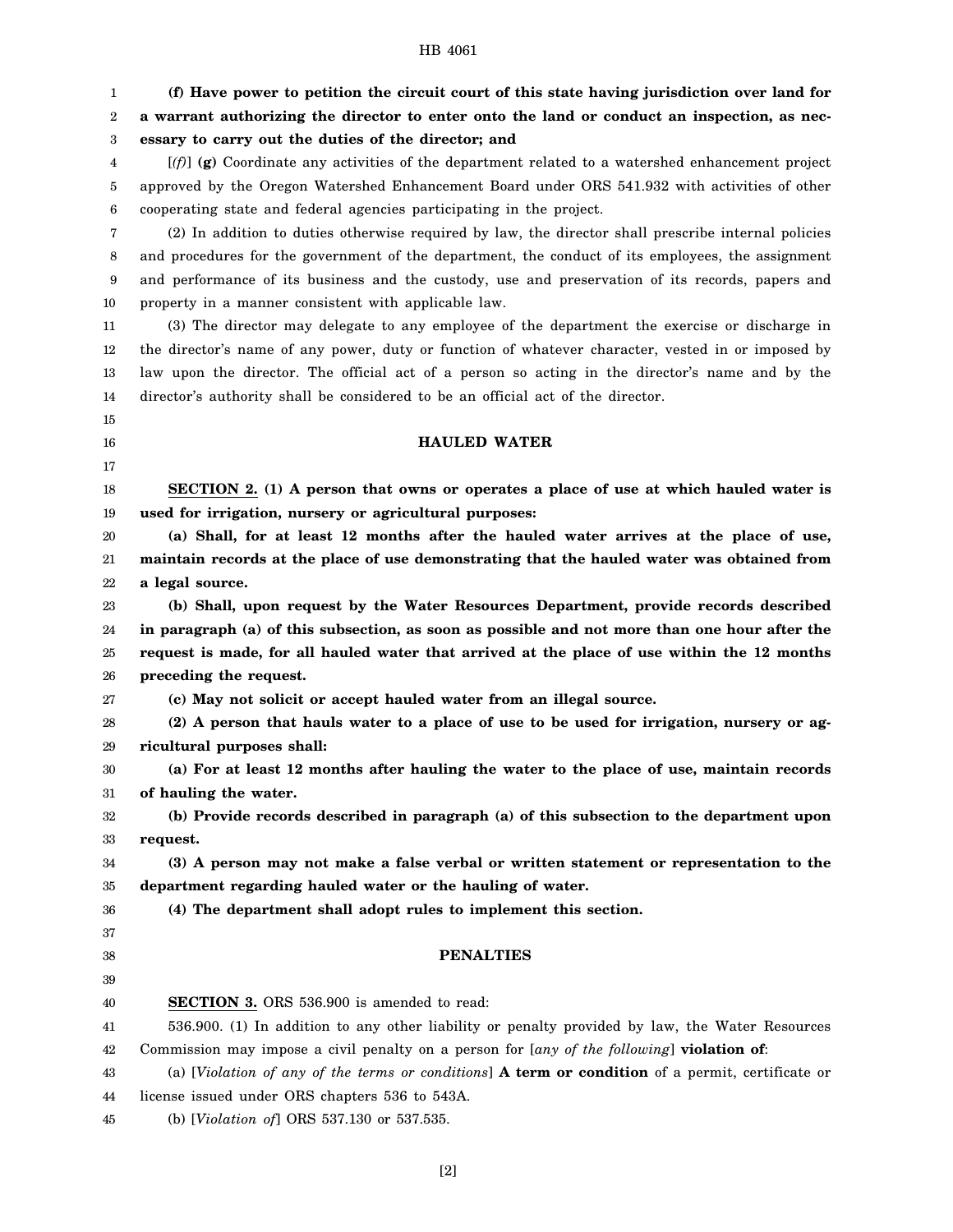#### HB 4061

1 **(c) Section 2 (1), (2) or (3) of this 2022 Act.**

2 [*(c)*] **(d)** [*Violation of*] ORS 537.545 (5) or [*of*] a rule described in ORS 537.545 (7).

3 4 [*(d)*] **(e)** [*Violation of any*] **A commission** rule or order [*of the Water Resources Commission*] that pertains to well maintenance.

5 6 [*(e)*] **(f)** [*Violation of*] ORS 540.045, 540.145, 540.210, 540.310, 540.320, 540.330, 540.340, 540.435, 540.440, 540.570 (5), 540.710, 540.720 and 540.730 or rules adopted under ORS 540.145.

7 8 (2) A civil penalty may be imposed under this section for each day of violation of ORS 537.130, 537.535, 540.045, 540.310, 540.330, 540.570 (5), 540.710, 540.720 or 540.730.

9 10 11 12 (3) In the event the petitioner knowingly misrepresents the map and petition required in ORS 541.329, the commission may assess a penalty of up to \$1,000 based upon guidelines to be established by the commission. In addition, the petition and map shall be amended to correct the error at the petitioner's cost. Affected users shall be given notice as provided in ORS 541.329 (5).

13 14 15 (4) A civil penalty may not be imposed until the commission prescribes a reasonable time to eliminate the violation. The commission shall notify the violator of the time allowed to correct a violation within [*five*] **10 business** days after the commission first becomes aware of the violation.

16 17 18 (5) Notwithstanding any term or condition of a permit, certificate or license, the rotation of the use of water under ORS 540.150 may not be considered a violation under subsection (1) of this section.

19 **SECTION 4.** ORS 536.910 is amended to read:

20 21 22 536.910. **(1)** After public hearing, the Water Resources Commission by rule shall adopt a schedule establishing the civil penalty that may be imposed under ORS 536.900 and the time allowed to correct each violation.

23

**(2)** [*However,*] The civil penalty may not exceed \$5,000 **per day** for each **day of a** violation.

24 25 26 27 **(3) Notwithstanding subsection (2) of this section, for a violation arising from action or inaction related to a crop of plants in the plant Cannabis family Cannabaceae, the civil penalty may not exceed \$20,000 per day for each day of the violation or the economic value of the crop, whichever is greater.**

28 **SECTION 5.** ORS 536.920 is amended to read:

29 30 536.920. In imposing a penalty pursuant to the schedule adopted pursuant to ORS 536.910, the Water Resources Commission shall consider the following factors:

31 32 (1) The past history of the person incurring a penalty in taking all feasible steps or procedures necessary or appropriate to correct any violation.

33 (2) Any prior violations of statutes, rules or orders pertaining to water use.

34 35 (3) The economic and financial conditions of the person incurring the penalty, including any financial gains resulting from the violation.

36 (4) The immediacy and extent to which the violation threatens other rights to the use of water

37 or the public health or safety or the public interest in the waters of this state.

38 39 **(5) For a violation of ORS 537.130 (2) or 537.535 (1), the value of any crop of plants in the plant Cannabis family Cannabaceae to which the violation relates.**

40 **SECTION 6.** ORS 537.990 is amended to read:

41 537.990. (1) Violation of ORS 537.130 (2) is a Class [*B*] **A** misdemeanor.

42 43 44 45 (2) Any person who willfully diverts or uses water to the detriment of others without compliance with law shall be punished as provided in subsection (1) of this section. The possession or use of water, except when a right of use is acquired in accordance with law, shall be prima facie evidence of the guilt of the person using it.